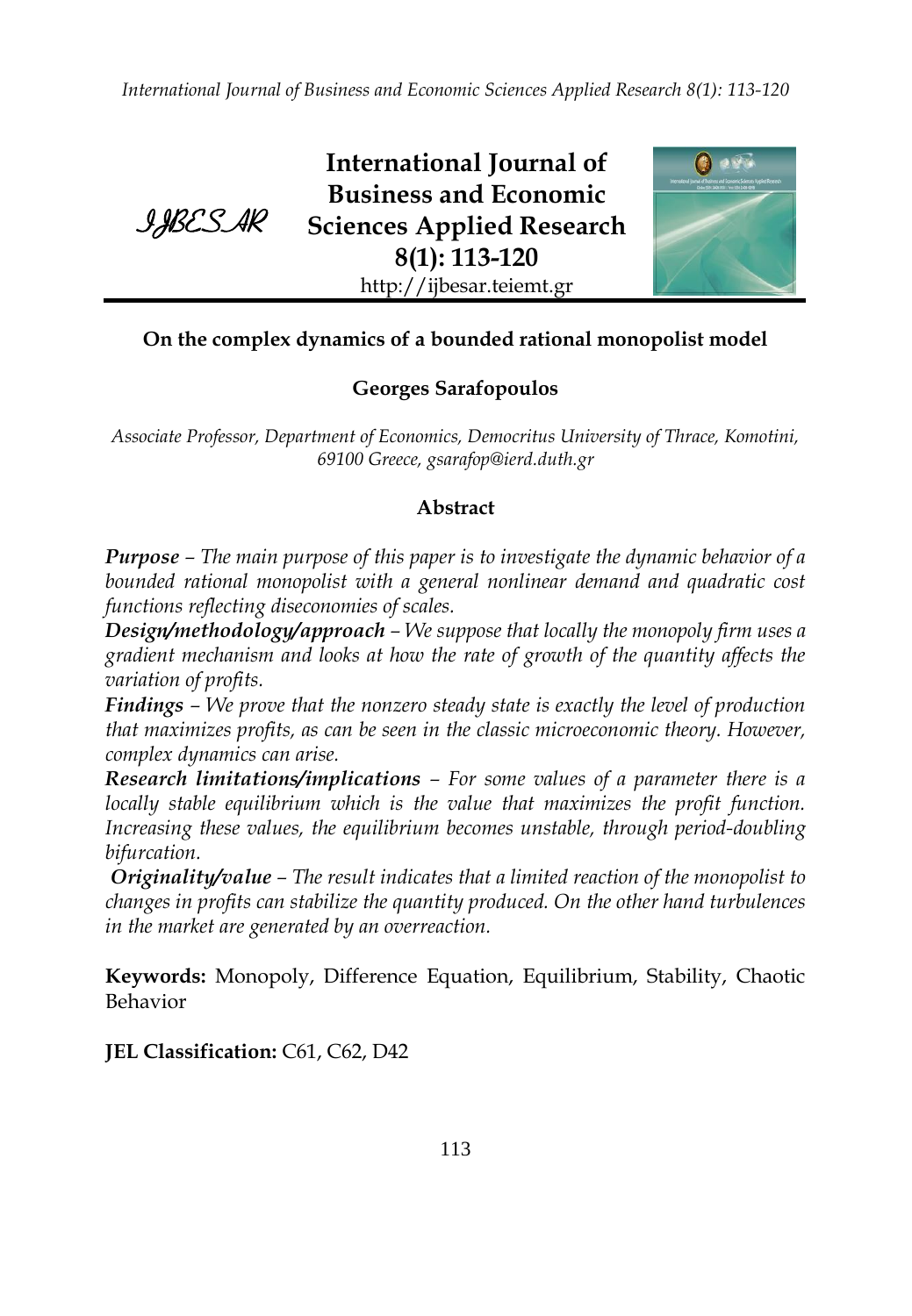### **1. Introduction**

The canonical approach of the monopoly theory is essentially static and the monopolist has full rationality: both perfect computational ability and large informational set in such a way that she can determine both quantity and price to maximize profits. However, in the real market producers do not know the entire demand function, though it is possible that they have a perfect knowledge of technology, represented by the cost function. Hence, it is more likely that firms employ some local estimate of the demand. This issue has been previously analyzed by Baumol and Quandt, 1964; Puu, 1995; Naimzada and Ricchiuti, 2008, Askar, 2013. Naimzada and Ricchiuti evaluate a discrete time dynamic model with a cubic demand function without an inflexion point and linear cost function.

In recent years, many researchers have demonstrated that economic agents may not be fully rational. Even if one tries to perform things correctly, it is important to utilize simple rules previously tested (Kahneman et al., 1986; Naimzada and Ricchiuti, 2008). Efforts have been made to model bounded rationality to different economic areas: oligopoly games (Agiza, Elsadany, 2003; Bischi et al., 2007); financial markets (Hommes, 2006); macroeconomic models such as multiplier-accelerator framework

(Westerhoff, 2006). In particular, difference equations have been employed extensively to represent these economic phenomena (Elaydi, 2005; Sedaghat, 2003).

In this paper, the equilibrium state of a bounded rational monopolist model is studied. It is assumed a general demand and quadratic cost functions and that locally the monopoly firm uses a gradient mechanism and looks at how the rate of growth of the quantity affects the variation of profits. We show that complex dynamics can arise and the stability of the nonzero equilibrium state is discussed. The complex dynamics, bifurcations and chaos are displayed by computing numerically Lyapunov numbers and sensitive dependence on initial conditions.

### **2. The model**

The inverse demand function has a general form, it is downward sloping and concave:

$$
p = a - bq^n, n \in Z, n > 2 \quad (1)
$$

where p indicates commodity price, q indicates the quantity demanded and a and b are positive constants. The downward sloping is guaranteed if:

$$
\frac{dp}{dq} = -nbq^{n-1} < 0\tag{2}
$$

that is if b>0.

The quantity produced, q, is positive and non-negative prices are achieved if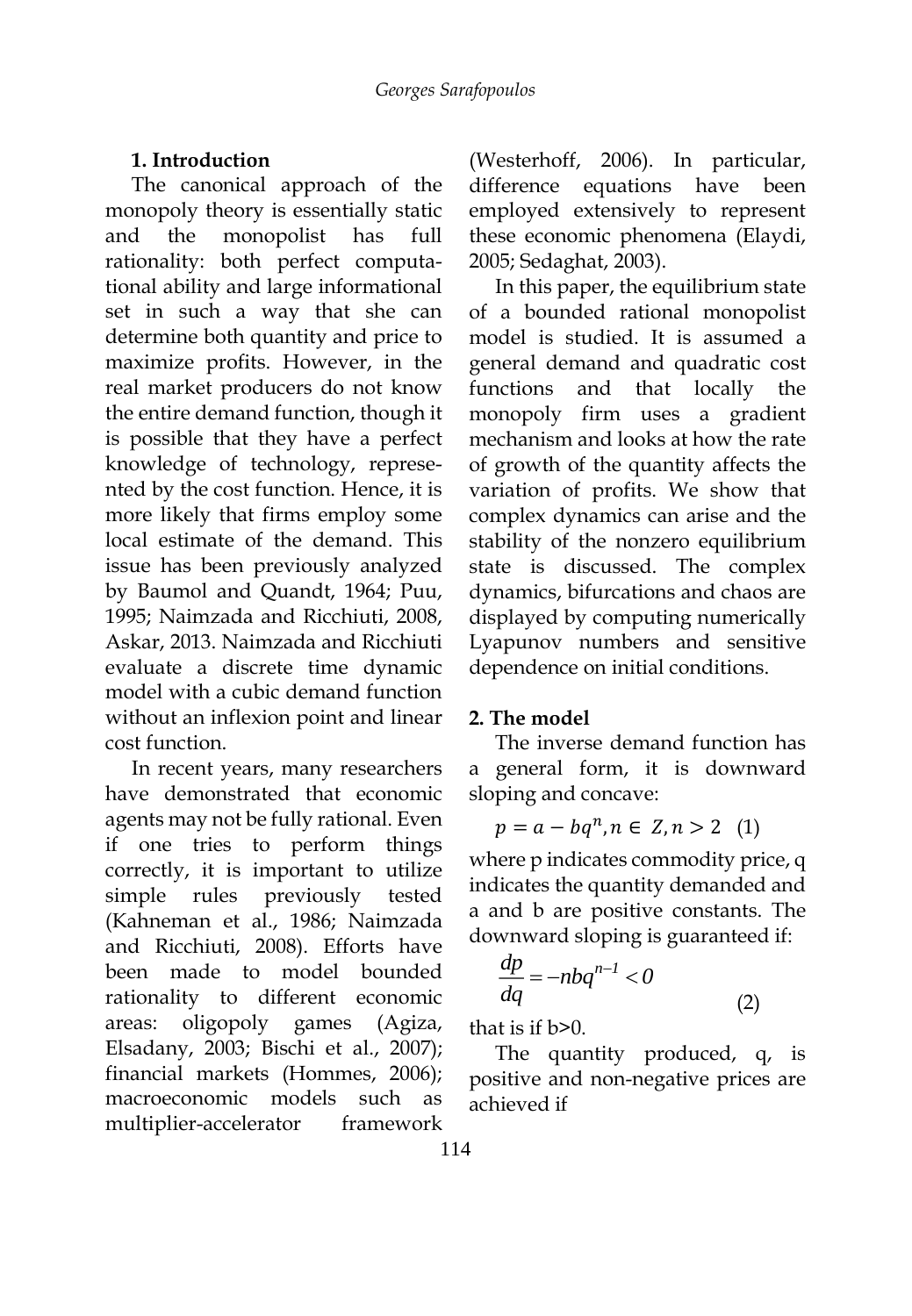$$
q < \sqrt[n]{\frac{a}{b}} \tag{3}
$$

We suppose that the cost function is quadratic

(4)

$$
C(q)=cq^2
$$

Moreover, we assume the general principle of setting price above marginal cost,  $p - c > 0$ , for each non negative q; that is,  $a > c$ . The main aim of the firm is to maximize the following profit function

$$
\Pi(q) = (a - bq^n)q - cq^2 \quad (5)
$$

This function is concave and gives the following first order condition:

$$
\frac{dH}{dq} = a - 2cq - (n+1)pq^{n-1} = 0
$$
\n(6)

The marginal profit is strictly decreasing with range in the interval  $(-\infty, a]$ , therefore Eq. (6) has a unique solution  $q^*$  in this interval and the profit has a maximum at  $q^*$ . If  $\overline{H(q}^*) > 0$  a positive equilibrium production is guaranteed.

To achieve increasing profits, it is assumed that locally the monopoly firm, using a gradient mechanism, looks at how the rate of growth of the quantity affects the variation of profits. A positive (negative) variation of profits will induce the monopolist to change the quantity in the same (opposite) direction from that of the previous period. No changes will occur if profits are constant. This mechanism can be represented as follows:

$$
\frac{q(t+1) - q(t)}{q(t)} = k \frac{d\Pi}{dq(t)}, \ t = 0, 1, 2, \dots
$$
\n(7)

where k>0 is the speed of adjustment to misalignments. Substituting Eq. (6) in (7), we obtain the following onedimensional nonlinear difference equation:

$$
q(t+1) = q(t) + kq(t).
$$
  
\n[ $a - 2cq(t) - (n+1) bq^{n}(t)$ ]  
\n(8)

### **3. Dynamical Analysis 3.1 Equilibria and stability** If

$$
f(q) = q + kq[a - 2cq - (n+1)pqn]
$$
  
(9)

the fixed points of Eq. (8) are the solutions of the equation  $f(q) = q$ , and then the nonzero fixed point is the solution  $q^*$  of Eq. (6). Since

$$
\frac{df}{dq}(q^*) = I + kq^* \frac{d^2 \Pi}{\partial q^2}(q^*)
$$
\n
$$
(10)
$$

the steady state is locally stable if:

$$
\left| I + kq^* \Pi''(q^*) \right| < 1
$$
\nor, equivalently,

\n
$$
0 < k < \frac{2}{-q^* \Pi''(q^*)}
$$
\n(12)

It follows that: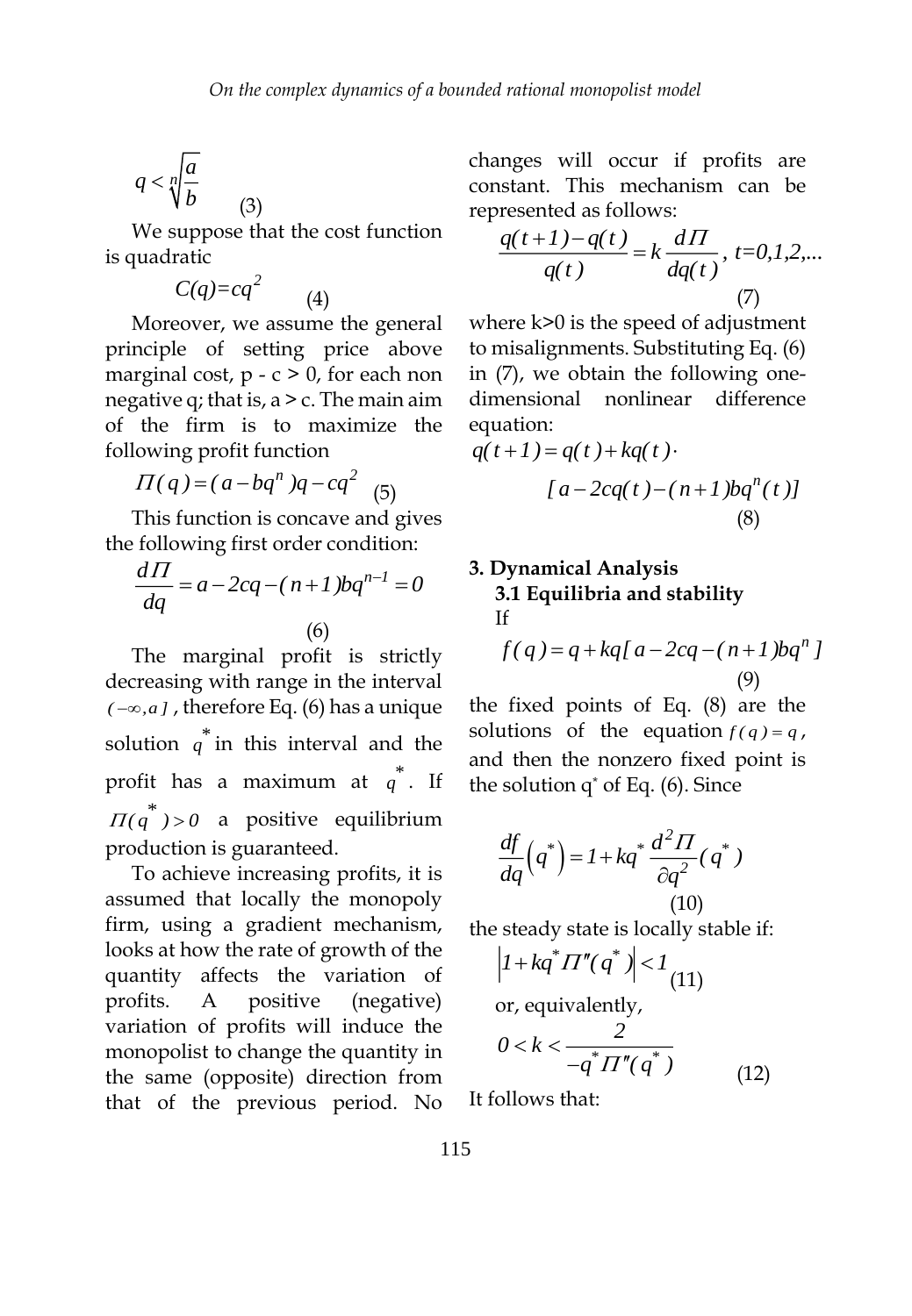**Proposition.** Map (8) has a unique nonzero steady state  $q(t) = q^*$ which is exactly the

quantity that maximizes profits. It is 
$$
\frac{2}{}
$$

$$
0 < k < \frac{2}{-q^* \Pi''(q^*)}
$$

locally stable if

# **3.2. Numerical simulations**

The previous result indicates that a limited reaction of the monopolist to changes in profits can stabilize the quantity produced. On the other hand turbulences in the market are generated by an overreaction. To shed some light on what really happens in the market we employ a numerical analysis. Fixing the other parameters of the model as follows:

 $a = 4, b = 0.6, c = 0.5$ , then, for  $n = 6$ ,  $q^* \approx 0.948$ ,  $k^* \approx 0.104$ . The dynamic map (8) satisfies the canonical conditions required for the flip bifurcation (Abraham et al., 1997) and there is a period doubling bifurcation if  $k = k^*$ . When  $k < k^*$  the fixed point is attracting, when  $k > k^*$  it is repelling. Therefore, there is a change in the nature of dynamics when  $k = k^*$ , a unique asympto-tically stable period two-cycle arises.

We graphically show how the behavior of the map (8) changes for different values of the reaction coefficient, k. (Kulenovic, Merino, 2002).

In Figure 1, we show the map (8) when  $k = 0.09$ . From Eq. (13), the steady state is asymptotically stable.

In Figure 2, we show the particular set of parameters that determines a period two-cycle, actually, with  $k =$ 0.12. Further growth of k leads the attractor to follow a typical route of flip bifurcations in complex price dynamics: a sequence of flip bifurcations generate a sequence of attracting cycles in period  $2<sup>n</sup>$ , which are followed by the creation of a chaotic attractor.

In Figure 3, a cycle of period four is shown. To clarify the dynamics depending on k, we have reported a bifurcation diagram in Figure 4. It shows different values of quantity for different values of k, particularly between 0 and 0.18. It is easily illustrated that we move from stability through a sequence of a period doubling bifurcations to chaos.

In Figure 4 are represented also the Lyapunov numbers of the orbit of 0.01, for  $k = 0.17$ , versus the number of iterations of the map (8). If the Lyapunov number is greater of 1, one has evidence for chaos. To demonstrate the sensitivity to initial conditions of Eq. (6), we compute two orbits (100 iterations of the map) with initial points  $q_0 = 0.01$  and  $q_0 + 0.0001$ , respectively.

The results are shown in Figure 5. At the beginning the time series are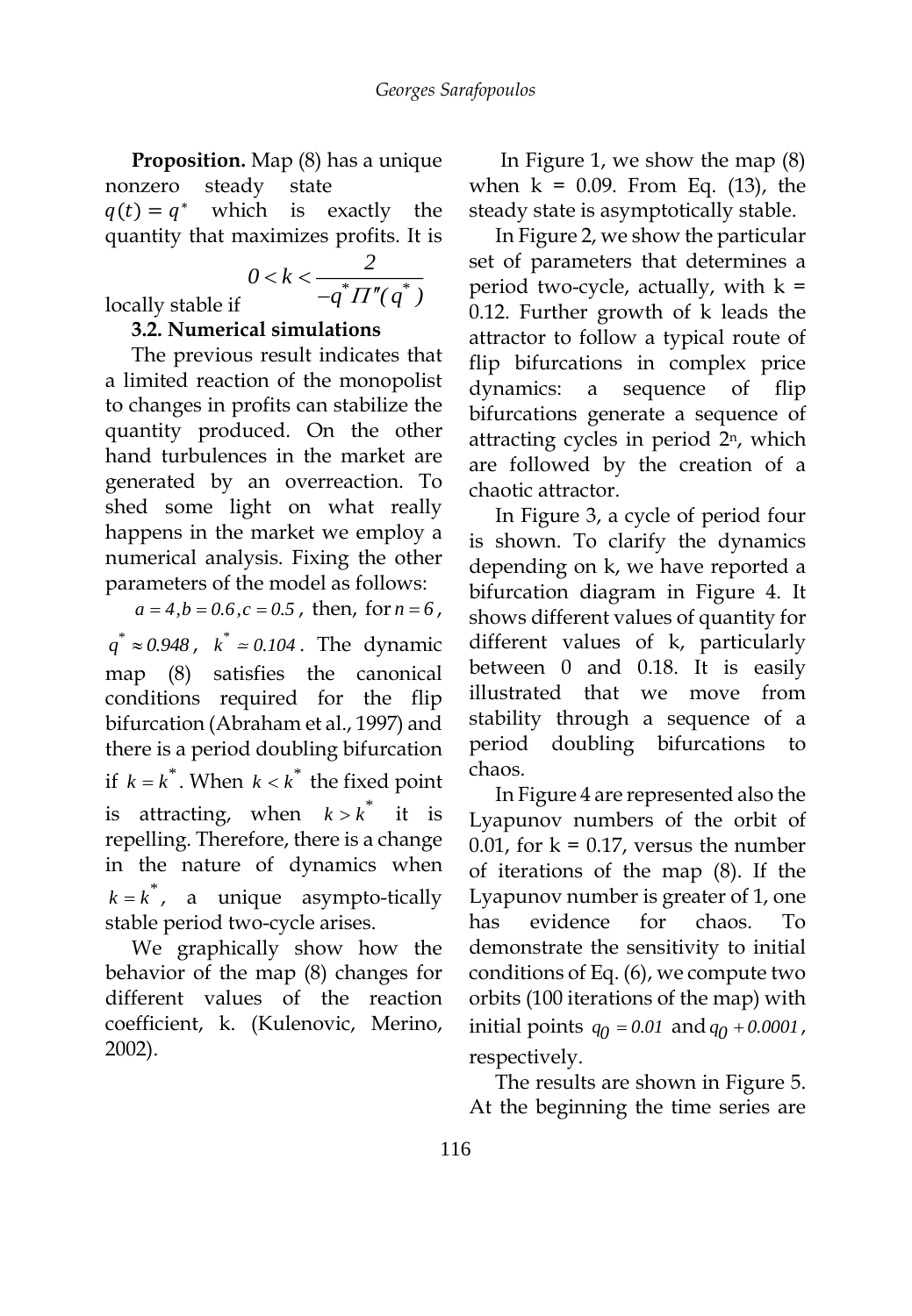indistinguishable; but after a number of iterations, the difference between them builds up rapidly.

**Figure 2: Cycle of period 2, for a =4, b=0.6, c= 0.5, n=6 and k= 0.12**



**Figure 3: Cycle of period 4, for a =4, b=0.6, c= 0.5, n=6 and k= 0.134**

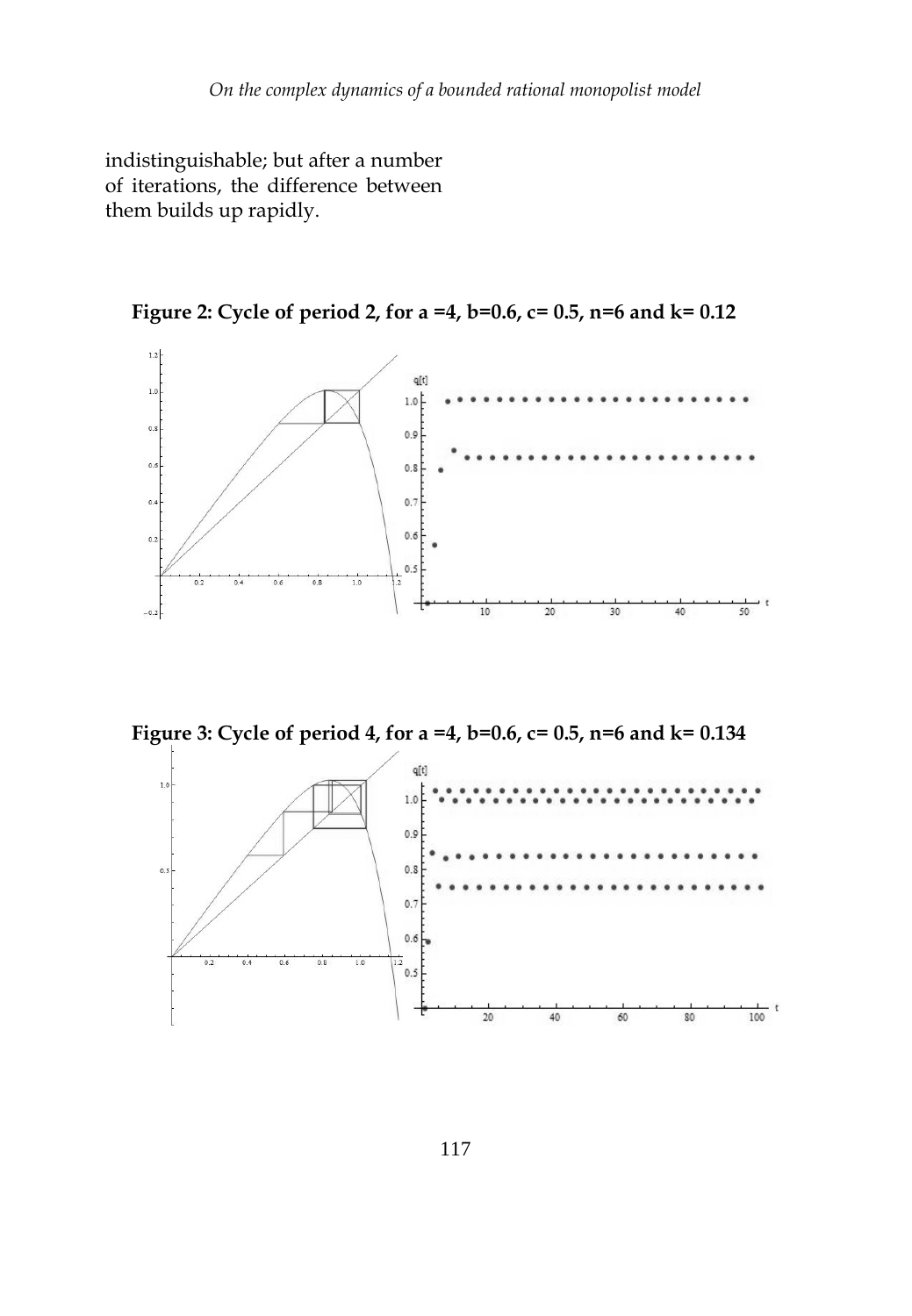**Figure 4: For n=6, bifurcation diagram with respect to the parameter k against variable q, for q0=0.01 and 550 iterations of the map (8) (left) and Lyapunov numbers of the orbit of 0.01, for k =0.17, versus the number of iterations of the map (8) (right).**



**Figure 5: For n = 6, sensitive dependence on initials conditions: q plotted**  against the time, parameter value k=0.17 and initial condition  $q_0$  = 0.01 (left), **q<sup>0</sup> = 0.0101 (right).**



#### **4. Conclusion**

In this paper, we have analyzed the effects on the equilibrium of a monopoly when the monopolist has bounded rationality. We employ a discrete time dynamical model such as that used by Askar 2013; however, we use a quadratic cost function and we suppose that locally the

monopoly firm uses a gradient mechanism, looks at how the rate of growth of the quantity affects the variation of profits. We prove that for some values of a parameter there is a locally stable equilibrium which is the value that maximizes the profit function. Increasing these values, the equilibrium becomes unstable,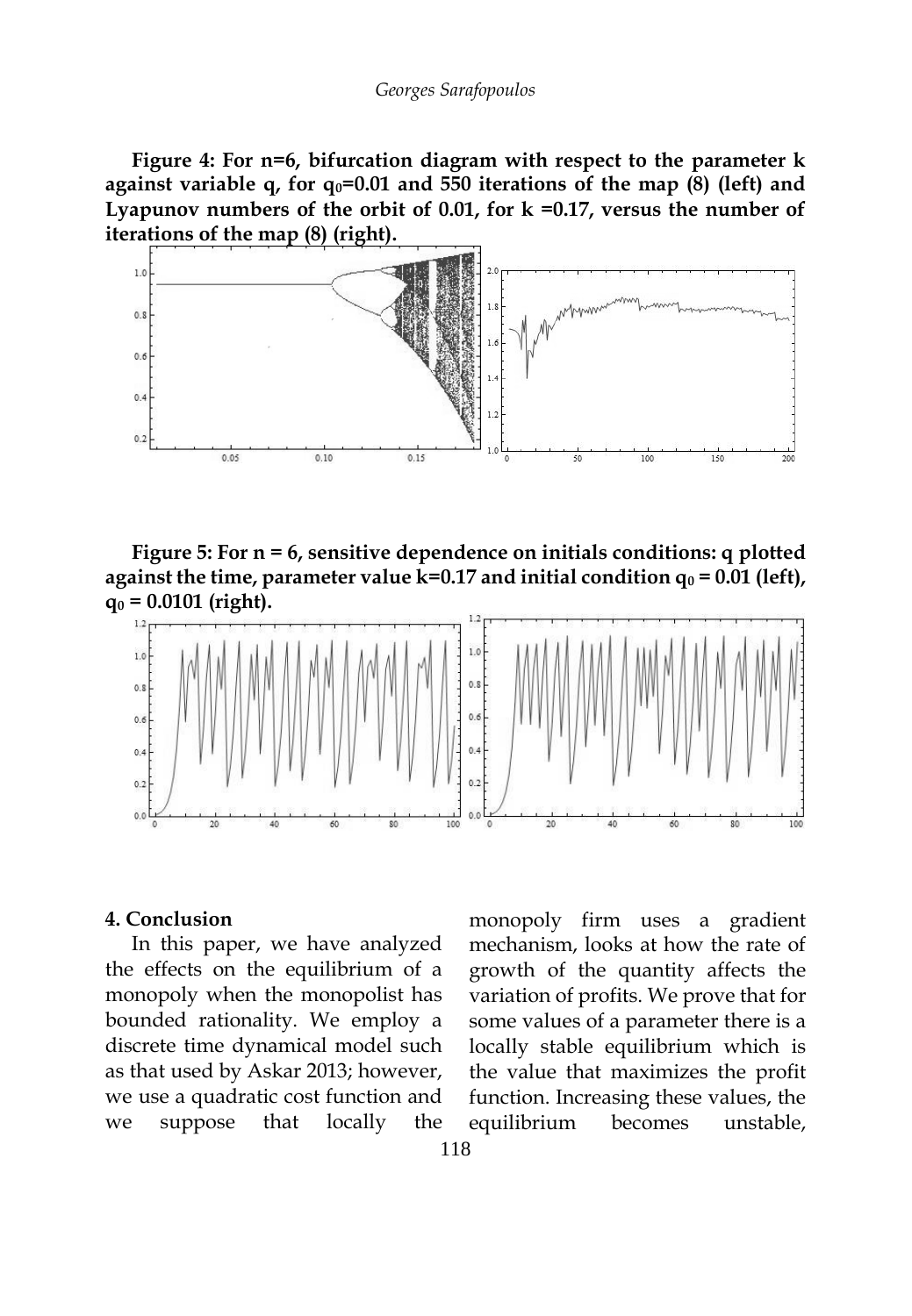through period-doubling bifurcation. The complex dynamics, bifurcations and chaos are displayed by computing numerically Lyapunov numbers and sensitive dependence on initial conditions. The result indicates that a limited reaction of the monopolist to changes in profits can stabilize the quantity produced. On the other hand turbulences in the market are generated by an overreaction. The case of demand and cost functions of a more general form and comparing the results is left for future research.

#### **Acknowledgements**

The author thanks the anonymous referees for interesting remarks and useful suggestions.

#### **References**

- Abraham, R., Gardini, L., Mira, C., 1997, *Chao*s *in Discrete Dynamical Systems: A Visual Introduction in Two Dimensions,* Springer, Berlin.
- Askar, S.S., 2013, 'On complex dynamics of monopoly market', *Economic Modelling*, 31, pp. 586- 589.
- Agiza H.N., Elsadany A.A., 2003, 'Nonlinear dynamics in the Cournot duopoly game with heterogeneous players', *Physica A*, 320, pp. 512–24.
- Baumol, W.J., Quandt, R.E., 1964, 'Rules of thumb and optimally imperfect decisions', *American Economic Review*n, 54, 2, pp. 23–46.
- Bischi, G.I., Naimzada, A.K., Sbragia, L., 2007, 'Oligopoly games with local monopolistic approxi-

mation', *Journal of Economic Behavior and Organization*, 62, 3, pp. 371–388.

- Elaydi, S., 2005, *An Introduction to Difference Equations,* third ed., Springer-Verlag, New York.
- Gibbons, R., 1992, *Game Theory for Applied Economists.* Princeton University Press, US.
- Hommes, C.H., 2006, *Heterogeneous agent models in economics and finance*, in: L. Tesfatsion, K.L. Judd (Eds.), Handbook of Computational Economics, Agent-Based Computational Economics, 2, Elsevier Science B.V, pp. 1109– 1186.
- Kahneman, D., Slovic, P., Tversky, A., 1986, *Judgment under Uncertainty: Heuristics and Biases,* Cambridge University Press, Cambridge.
- Kulenovic, M., Merino, O., 2002, *Discrete Dynamical Systems and Difference Equations with Mathematica*, Chapman & Hall/Crc.
- Naimzada, A.K., Ricchiuti G., 2008, 'Complex dynamics in a monopoly